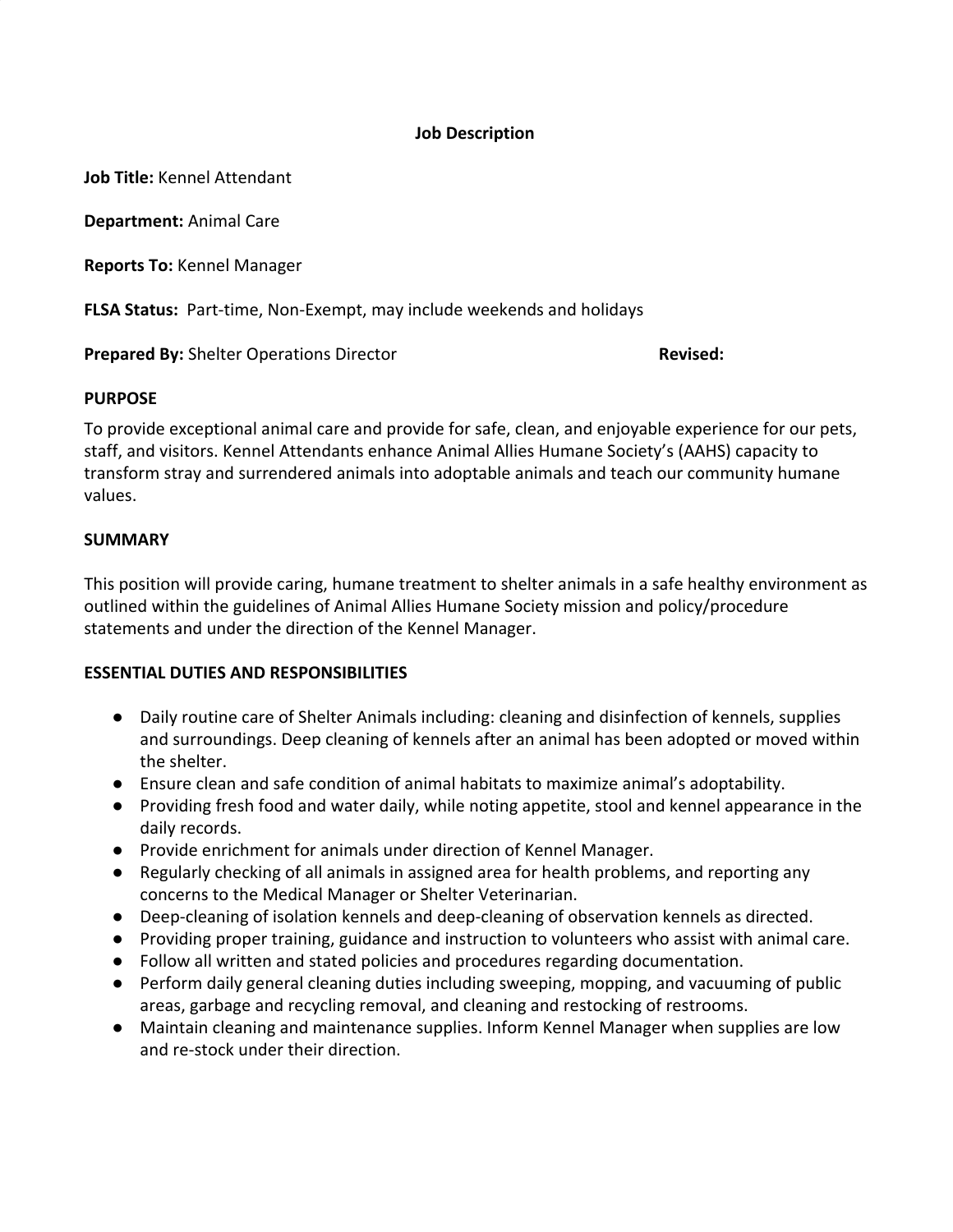- Perform laundry room duties including washing/sanitizing dishes, cleaning, drying and folding laundry, keeping dryer free of lint, ensuring adequate chemical levels on washing machine and cleaning of drain on washing machine.
- Perform behavior assessments under the direction of the Kennel Manager and/or Kennel Lead
- Perform daily animal evaluations under the direction of the Kennel Manager and/or Kennel Lead
- Assist with snow and ice removal.
- Regular participation in staff meetings and trainings to share ideas and suggestions to improve animal care and shelter operations.
- Perform various other duties as assigned by management personnel.

# **QUALIFICATIONS**

- Must be able to work with other staff, volunteers, and the public in a positive, practical manner and be able to work with minimum supervision.
- Previous kennel or animal care experience will be considered an asset.
- Must good verbal and written communication skills.
- Must a genuine interest in and concern for the overall well-being of animals and demonstrate empathy and compassion for shelter animals.
- Position is physically demanding, including heavy lifting, pushing and pulling which would require an individual with ability to maintain a level of fitness and endurance to fulfill the required duties.
- To perform this job successfully, an individual must be able to perform each essential duty satisfactorily with or without accommodations.

# **PHYSICAL DEMANDS**

The physical demands described here are representative of those that must be met by an employee to successfully perform the essential functions of this job with or without accommodations.

Individuals may need to sit or stand as needed. The position may require walking primarily on a level surface for periodic periods throughout the day. Reaching above shoulder heights, below the waist or lifting as required to store materials and provide care and supervision of domestic animals up to 150 lbs. throughout the workday. Proper lifting techniques required.

# **WORK ENVIRONMENT**

The work environment characteristics described here are representative of those an employee encounters while performing the essential functions of this job with or without accommodations.

The performance of this position may occasionally require exposure to animal shelter areas and interaction with domestic animals of varying temperaments which may require the use of personal protective equipment such as safety glasses with side shields, protective gloves, and hearing protection.